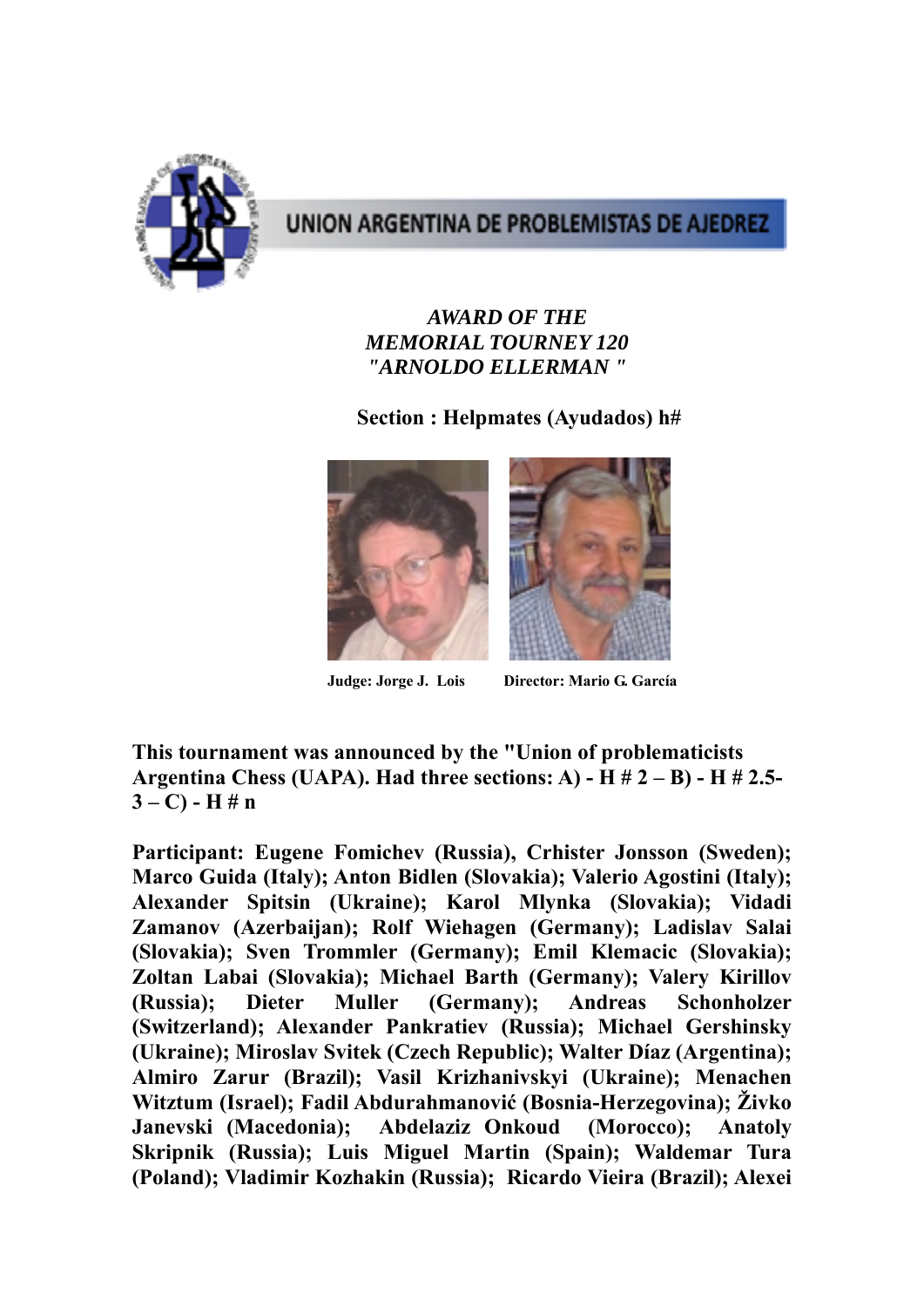**Ivunin (Russia); Darko Nesek (Croatia); Victor Chepizny (Russia); Rimkus Mecislovas (Lithuania); Dmitry Grinchenko (Ukraine); Zlakto Mihajloski (Macedonia); Rolf Kohring (Germany); Eckart Kummer (Germany); Viktoras Paliulionis (Lithuania)** 

**There were 86 problems: H#2 (37), H#2.5-3 (27) and H#n (22), 41 composers of 19 countries.** 

**After the deadline (25-05-2014), the director sent at the judge all studies without the names of the authors.** 

**I thank all participants of this tournament. Special thanks to Jorge Joaquin Lois for his collaboration to act as judge, who has performed his assignment with remarkable dedication.** 

# **AWARDS**

## **Memorial Tourney Arnoldo Ellerman-120 2014**

### **H#2 – H#2,5-3 – H#3,5-n**

For me it is a great honour to be the judge of the Memorial Tourney Arnoldo Ellerman-120. I am grateful to the friend, composer and Director of tournament Mario G. García for this invitation.

#### **INTRODUCTION**

I received 86 problems on anonymous diagrams from the Director of the Contest. The level of the works was more than acceptable, as may be seen from the number of distinctions conferred. I have tried to be as objective as possible in making this award and I ask for understanding from anyone who may not be in agreement with the verdict offered here. My congratulations to the participants.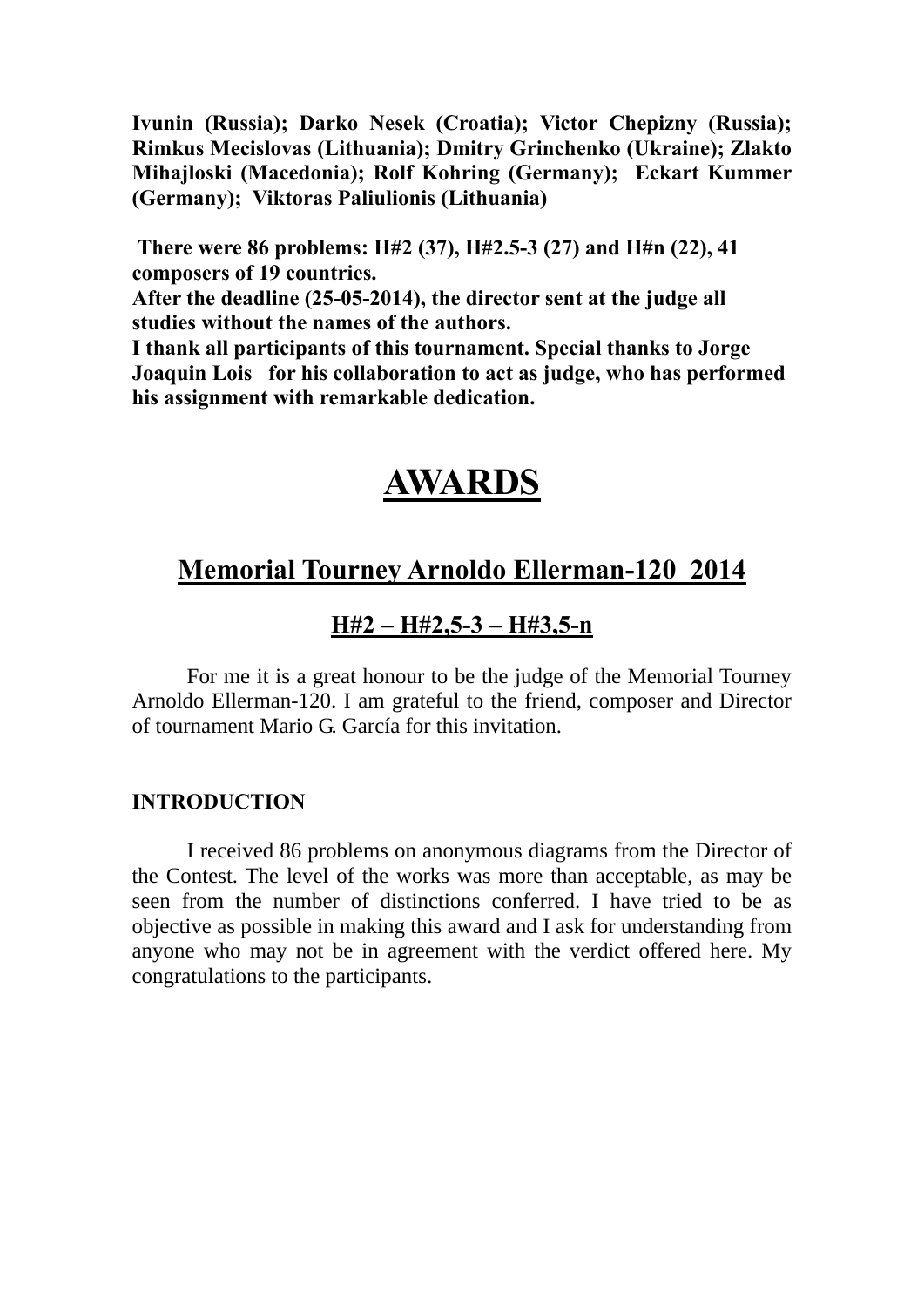#### **JUDGMENT**

## **AWARD H#2**

The following problems were noticed for the reasons listed: Problem no. 16 (wKe8/bKd5): It has precedent by Aleksandr Pankratiev, Jubilee Tourney O.Bonivento-90, L'Italia Scacchistica 2004-05, Commendation, *Forsyth 5Q2/1qp5/8/ r2k2P1/5nN1/P3n2r/K6b/8*, h#2 4.1.1.1., Solutions 1.Ke4 Qf6 2.Sfd5 Sf2# 1.Kc4 Sf2 2.Qd5 Qb4# 1.Kc6 Qb4 2.Sed5 Se5# 1.Ke6 Se5 2.Rd5 Qf6#.

**1st Prize MT A.Ellerman 120 2014 MARTIN Luis Miguel Spain** 



1.Rxf3 (Rf2?) Sd5 2.Bd4 Sb4# 1.Bxe3 (Bf2?) Bd5 2.Rf7 Bxb3#

Opening of a white line by two black units. Interchange of functions between two black pieces: capture and self-interference. Zilahi. Dual avoidance on same square. The set of strategic effects is very attractive. This excellent problem merits the top place in the award. A great work!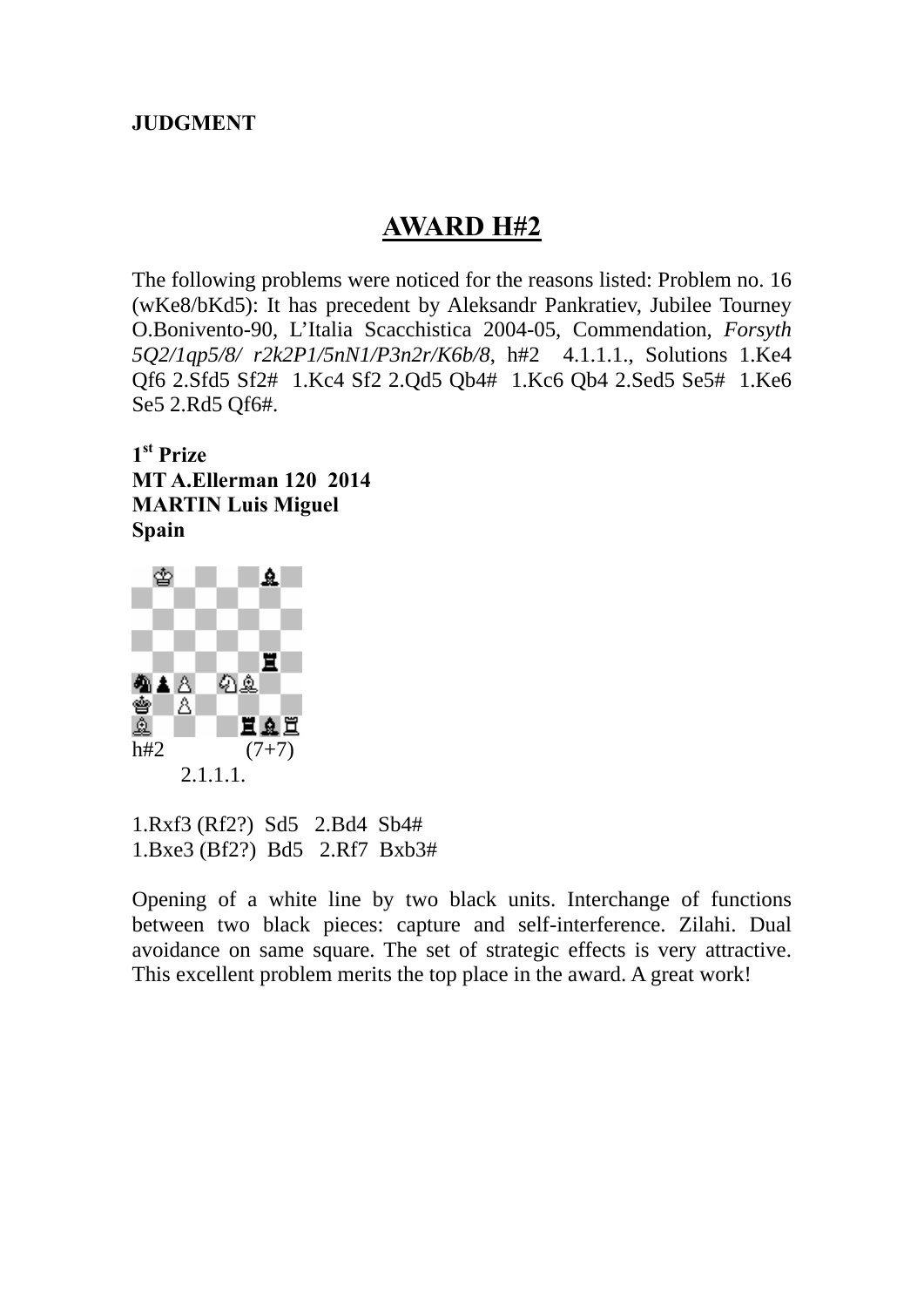**2nd Prize MT A.Ellerman 120 2014 SALAI Ladislav & KLEMANIC Emil Slovakia**



1.Rc3 Kf5 2.Rd4 Sd2# 1.Bc5 Kxg5 2.Qd4 Se5# 1.Bd5 Kh5 2.Sd4 Ba6#

Play by white direct royal battery. Self-blocks on different squares. Pins of different black pieces on the same square. Three harmonic solutions have the white King as great protagonist. Very nice!

**3rd Prize MT A.Ellerman 120 2014 KLEMANIC Emil Slovakia** 



1.f1=S Rb4 2.Sd2 Bxc5# 1.e1=B Rc4 2.Bd2 Rxe6# 1.Qb4 Bb8 2.Qxf4 Bxf4# 1.Bc4 Rd8 2.Bxd3 Rxd3#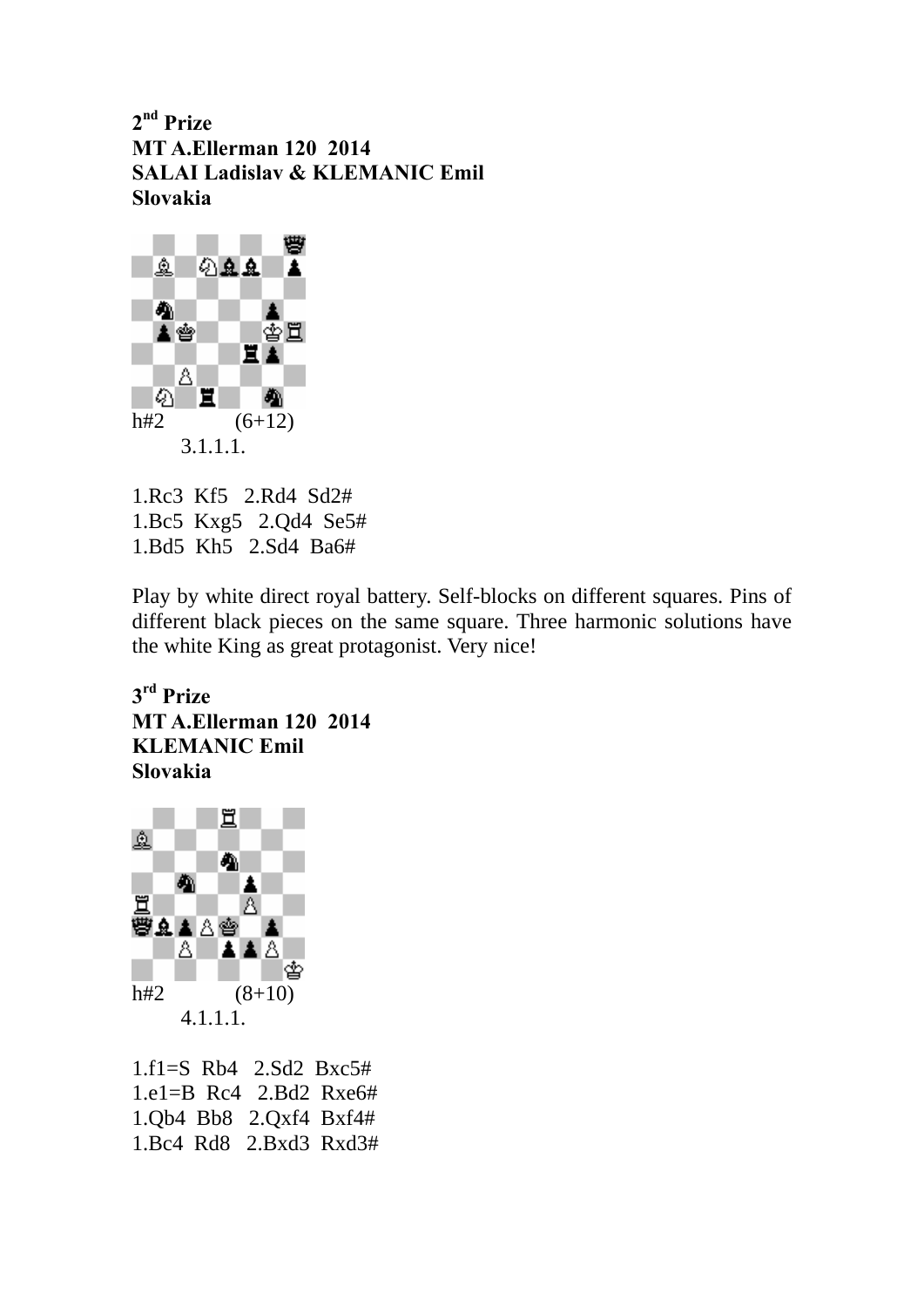TF-helpmate 2x2. Diagonal-orthogonal correspondence. Underpromotions. Closing of a white line by a white units. Capture that allow white to move and give mate on to the capture square. A helpmate of future with homogeneous strategies in each pair of solutions. Well done!



1.Kd7 Kb2 2.Sed6 Sc5# 1.Kc6 Ka2 2.Sbd6 Rc5#

Black self-pins and white self-unpins. Self-blocks on same square. Black Umnov. Pleasant pinning and unpinning mechanism with mates occurring on the same square. A charming problem.

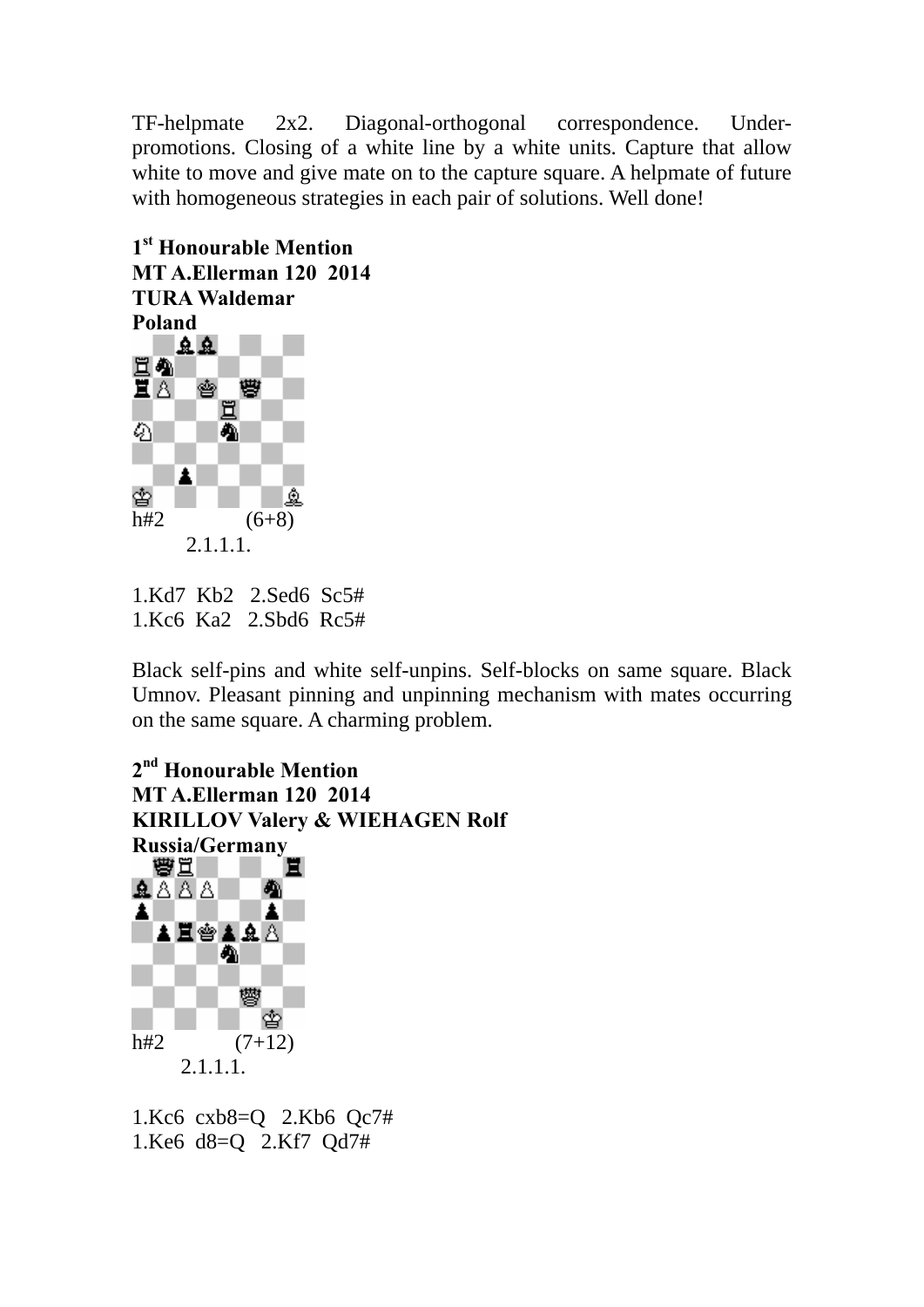Switchback by promoted white pieces. Pin mates. The idea is attractive but the construction is rather heavy. Interesting play.

#### **Commendations without ranking**

**Commendation MT A.Ellerman 120 2014 ZARUR Almiro Brazil**



1.Ba7 b7 2.Be3 Bd8# 1.e3+ Ke6 2.Re4 Be7# 1.Bxe5 h4 2.Bd4# 1.Bg2 g6 2.Kf3 Bg5#

TF-helpmate 2x2. Play by white direct battery. 2x battery interference mates. 2x self-blocks and 2x guards on same square. Another helpmate of future with some uncoupled solutions. However, it deserves to be awarded.

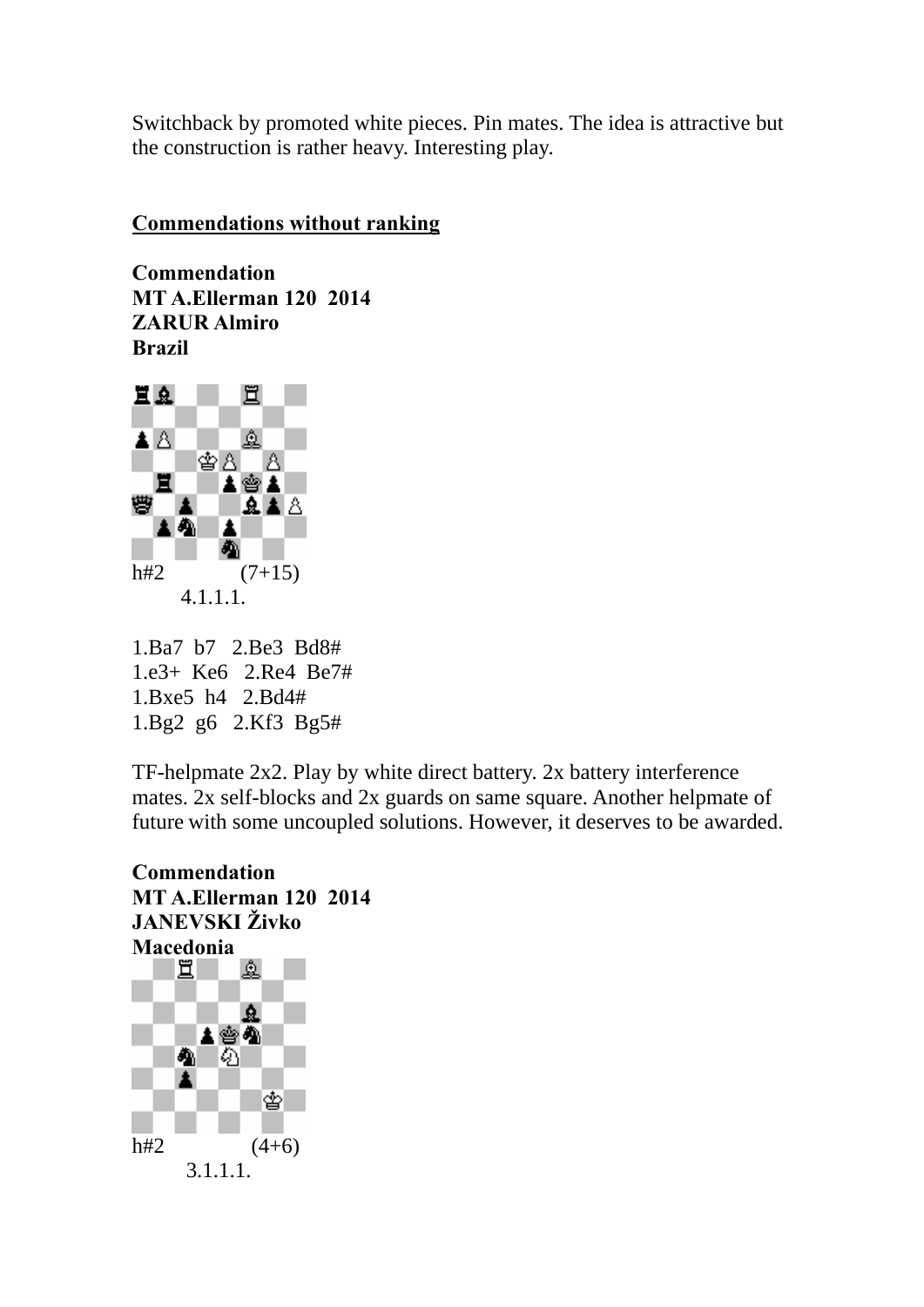1.d4 Sg5 2.Kd5 Rc5# 1.Kd4 Sf2 2.Be5 Bc5# 1.Ke6 Rc7 2.Se5 Sc5#

Mates on same square. Self-blocks. Black Umnov. The elements are known but is the whole well made. A pleasant composition.

## **AWARD H#2,5-3**

The following problems were noticed for the reasons listed: Problem no. 5 (wKa1/bKd4): It has several precedents, one of them by Wladimir Naef, Schweizerische Schachzeitung, 10-1993, *Forsyth r7/1K5n/8/8/p4k2/8/BN6/b6R*, h#3 3.1.1.1.1.1., Solutions 1.Rg8 Be6 2.Rg2 Sd3 3.Kg3 Rh3# 1.Re8 Rh3 2.Re4 Be6 3.Sg5 Sd3# 1.Kg4 Sd3 2.Bf6 Rh3 3.Bg5 Be6#. Problem no. 8 (wKa1/bKf2): It has precedent by Sven Trommler, Jubilee Tourney Toma Garai-70 2005, 1<sup>st</sup> Prize, *Forsyth 8/8/5N2/3P4/3BPpK1/pp1p4/n1rp4/ 1kn5*, h#3 3.1.1.1.1.1., Solutions 1.Sb4 e5 2.Ra2 Se4 3.Sc2 Sxd2# 1.Sc3 d6 2.Ka2 Sd5 3.Sb1 Sb4# 1.Rb2 Kxf4 2.Kc2 Sg4 3.Rb1 Se3#.

**1st Prize MT A.Ellerman 120 2014 CHEPIZNY Viktor & ABDURAHMANOVIĆ Fadil Russia/Bosnia-Herzegovina** 



1.Sxd3! Rg1 2.c1=B (c1=S?) Rg6+ 3.Kc5 Sxd3# 1.Sxf4! Re1 2.c1=S (c1=B?) Re6+ 3.Kd5 Sxf4#

Captures of white pieces to make their squares available for white Knights. Zilahi. Under-promotions with dual avoidance. Umnov B1 & B3. Model mates. Good assembly between black and white play. The achieved construction has determined the valuation of problem. Elegantly done!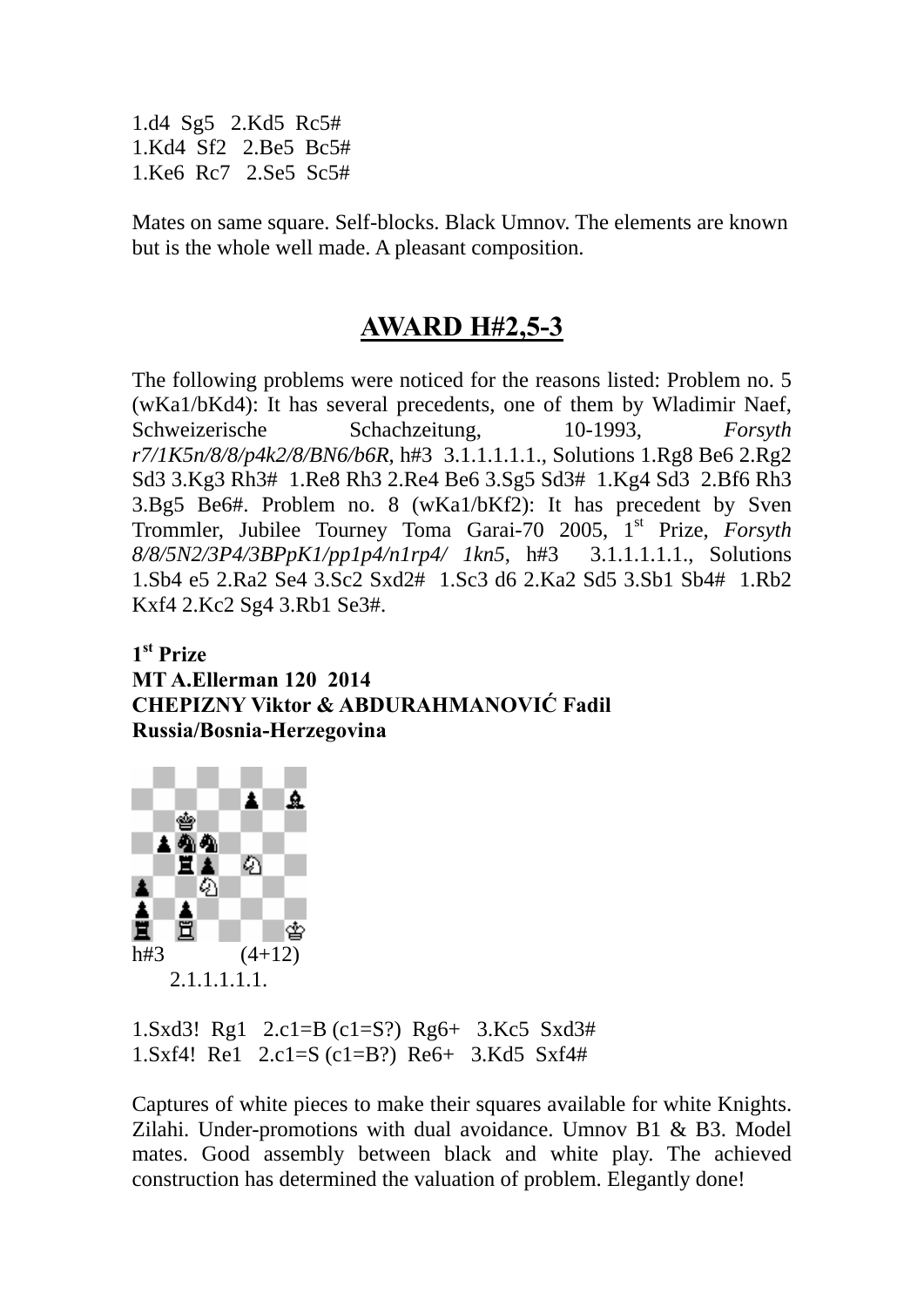**2nd Prize MT A.Ellerman 120 2014 KRIZHANIVSKY Vasil Ukraine** 



1.Bxa7 Rxg1 2.Bd4 exd4 3.Kf4 Rf1# 1.Rxf1 Bxb8 2.Rf4 exf4 3.Kd4 Ba7#

Diagonal-orthogonal correspondence. Reciprocal captures. Black King moves into initially doubly guarded squares. Zilahi. Switchback. A fine reciprocal play of wR/B and bR/B. A splendid work!

**3rd Prize MT A.Ellerman 120 2014 de MATTOS VIEIRA Ricardo Brazil**



1. ... Bxg4 2.Re5! (Be5?) Bd7 3.Seg4 Rd1# 1. ... Rgxg4 2.Be5! (Re5?) Rg6 3.Shg4 Bf3#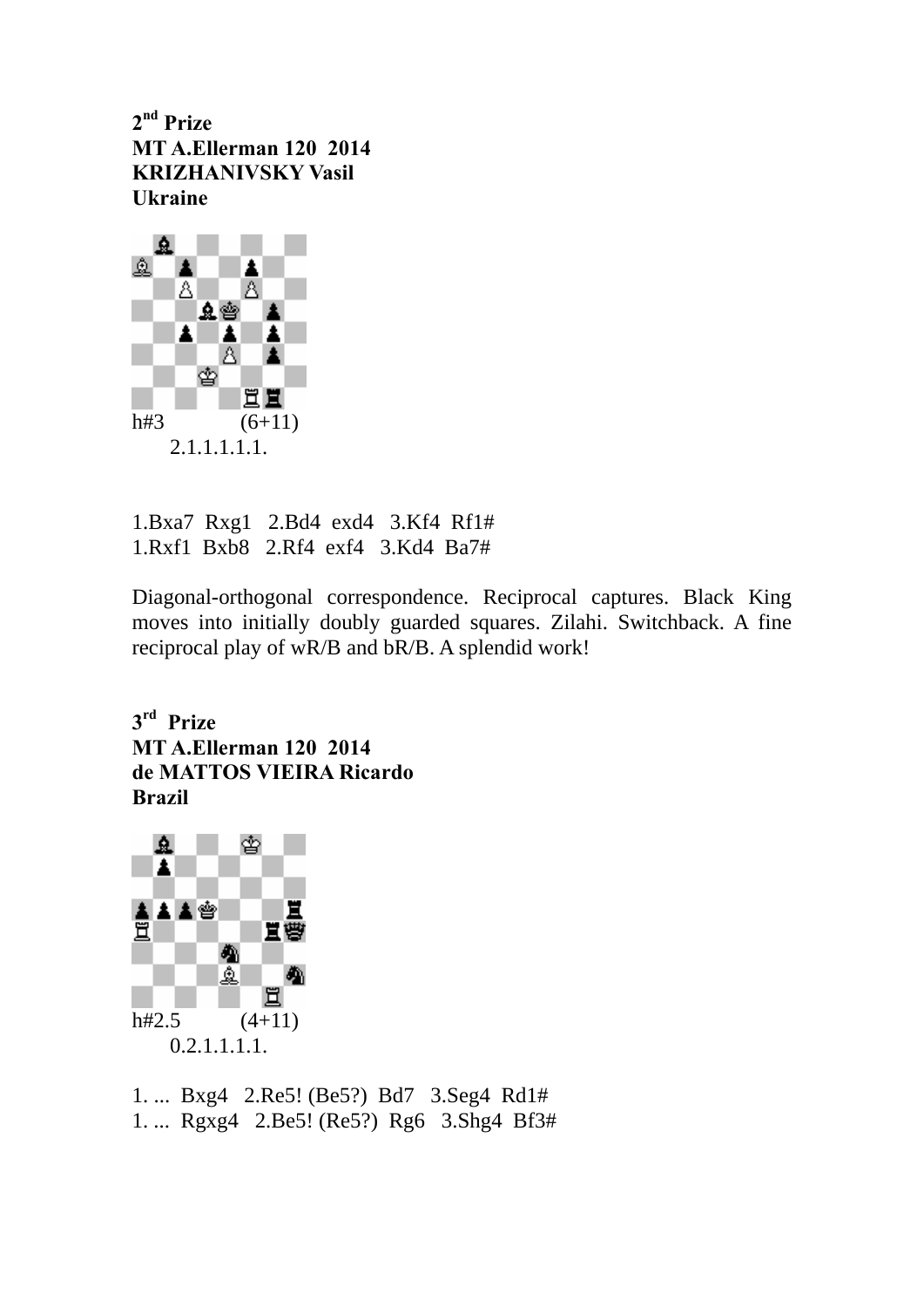White pieces evacuate a square previously occupied by a black piece allowing subsequently self-interference on same square with dual avoidance. Self-blocks on same square. Umnov W2 & B2. This problem has nice elements thematic and very good construction. Very elegant!

## **1st Honourable Mention MT A.Ellerman 120 2014 IVUNIN Alexei & PANKRATIEV Alexander**



1.Rxd5 Bxg6 2.Sf5 fxe4 3.Kxe4 Bxf5# 1.Bxf5 Rxd8 2.Sd6 cxd4 3.Kxd4 Rxd6#

Diagonal-orthogonal correspondence. Capture of white units that allow to unpinning other black units. Masked self-pin of black units. Reciprocal captures. Zilahi. A set of familiar themes with good harmony. A nice problem.

**2nd Honourable Mention MT A.Ellerman 120 2014 MÜLLER Dieter & BARTH Michael Germany**



1.Ka4 a3! (Bxc3?) 2.Kxa3 Bb2+! 3.Ka2 Sb4# 1.Be3 a4 2.Ba7! (Bb6?) Sc5 3.Bb6! Bxc3#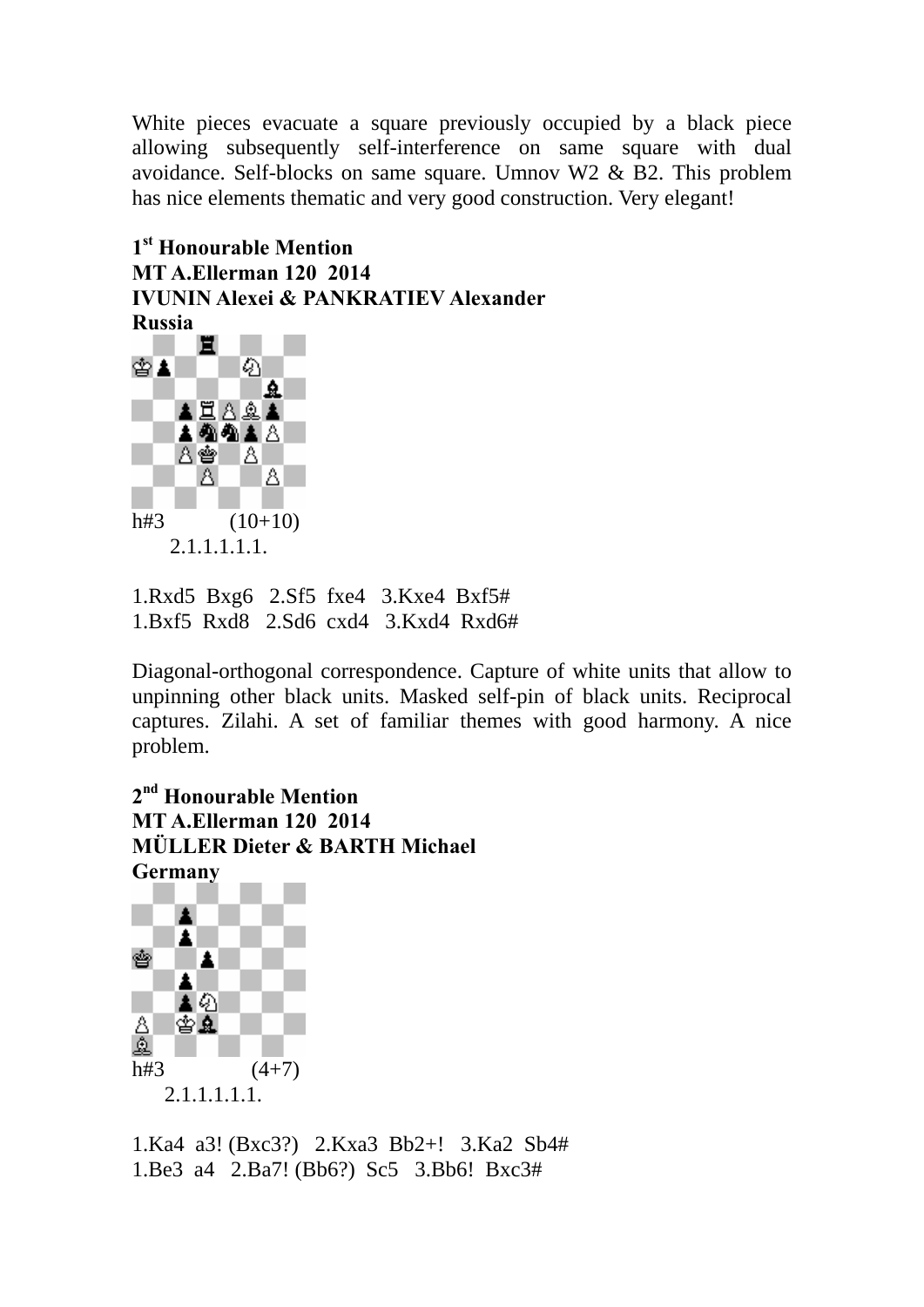White and black tempo moves. Model mates. The idea is not novel, but it has good construction. An interesting Meredith.

#### **Commendations without ranking**

**Commendation MT A.Ellerman 120 2014 NESEK Darko & de MATTOS VIEIRA Ricardo Croatia/Brazil**



1.Rxf1 Rg1 2.Rf3 Rxa1 3.Bd5 Rc1# 1.Bxg4 Bh3 2.Bf3 Bxd7 3.Rc3 Be6#

Capture of white units associated with the opening of white lines. Hideaways on same square. Self-blocks. Delayed black/white Umnov. Nice black play, but the white game is not so good. Simple and pleasant.

**Commendation MT A.Ellerman 120 2014 ABDURAHMANOVIĆ Fadil Bosnia-Herzegovina**

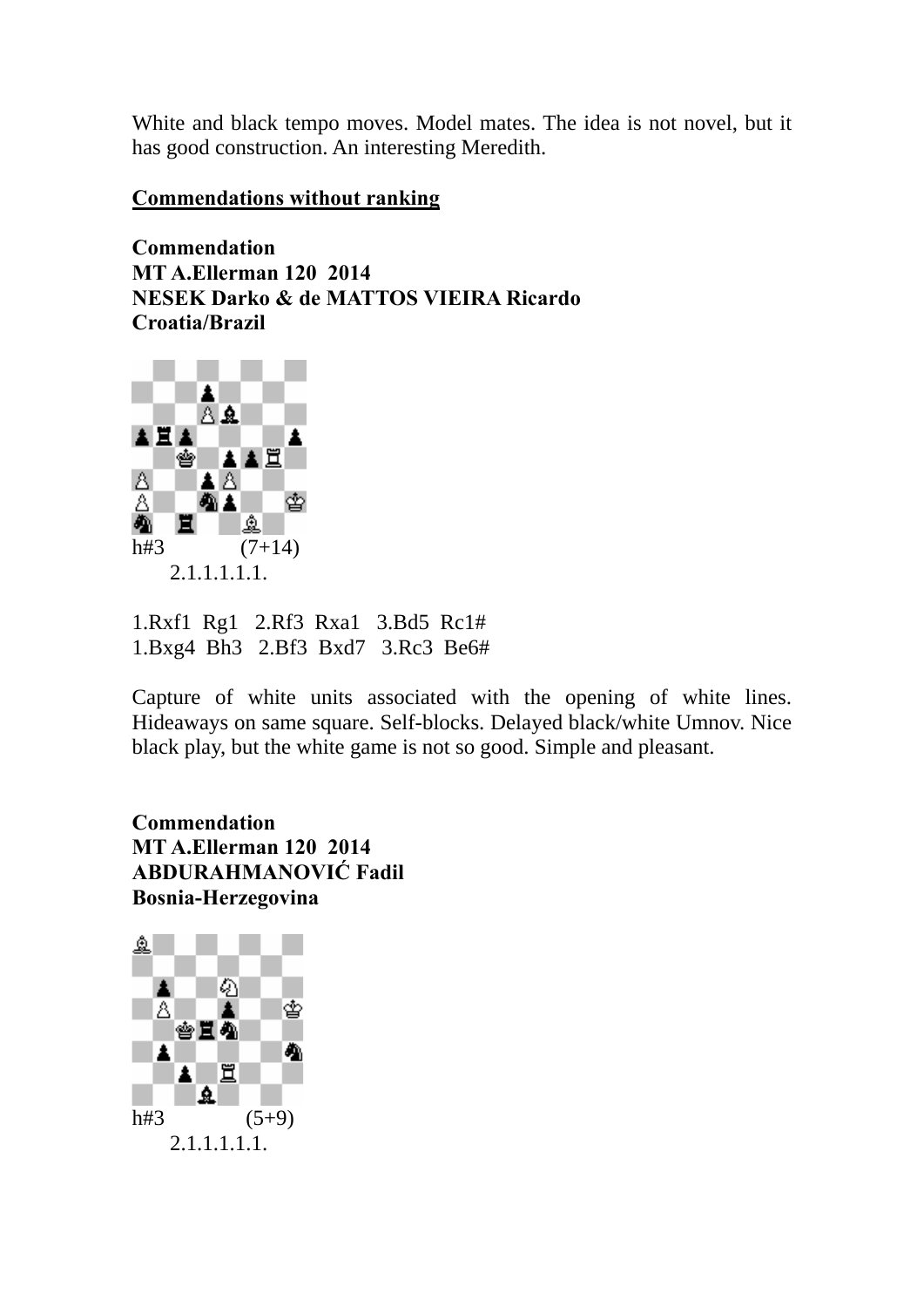1.Sc5! Bf3 2.Rd6 Re4+! 3.Kd5 Sc7# 1.Sc3! Bc6 2.Rg4! Rd2 3.e4 Rd4#

In a phase the white unpin on W1 and self-interference on W2. In the other phase the black unpin on B2 and self-interference on B3. The strategies are made by white in a phase and black on the other phase. A curious setting.

## **AWARD H#3,5-n**

The following problems were noticed for the reasons listed: Problem no. 6 (wKb2/bKd4): it has precedent by Daniel Novomesky, StrateGems SG14 April/June 2001, Commendation, *Forsyth 8/8/4p3/K1bbk3/6r1/8/1PP5/8*, h#5 2.1. .. 1.1., Solutions 1.Bd4 Kb4 2.Bc5+ Kc3 3.Re4 Kd2 4.Kd4 b3 5.e5 c3# 1.Rg5 Kb5 2.Bc6+ Kc4 3.Bd6 Kd3 4.Kd5 b4 5.Re5 c4# . Problem no. 7 (wKc2/bKc7): it has precedent by Viktoras Paliulionis, Best Problems n. 66 April 2013, *Forsyth 8/1K6/7q/8/n7/1B1k4/8/3b4*, h#5 2.1. .. 1.1., Solutions 1.Sb2 Ba4 2.Qh1+ Kb6 3.Bb3 Kc5 4.Kc2 Kd4 5.Qa1 Ke3 6.Kb1 Kd2 7.Ba2 Bc2# 1.Qc1 Bc4+ 2.Kd2 Kc6 3.Sc5 Kd5 4.Sb3 Ke4 5.Bc2+ Kf3 6.Kd1 Kf2 7.Sd2 Be2#. Problem no. 21 (wKh2/bKe4): it has precedent by Steven Dowd & Mirko Degenkolbe, Orbit NO. 31 July 2006, Dedicated to Christopher Jones, 2nd Honourable Mention, *Forsyth 8/3p4/p2P1N1p/3P1kpP/P2P2P1/1p3pP1/ 1p3P2/bK4BN*, h#20, Solution 1.Kxf6 Bh2 2.Kf7 Bg1 3.Ke8 Bh2 4.Kd8 Bg1 5.Kc8 Bh2 6.Kb7 Bg1 7.Kb6 a5+ 8.Kb5 Bh2 9.Kc4 Bg1 10.Kd3 Bh2 11.Ke2 Bg1 12.Kf1 Bh2 13.Kg2 Bg1 14.Kh3 Bh2 15.Kxg4 Bg1 16.Kf5 g4+ 17.Ke4 Sg3+ 18.Kxd4 Se4 19.Ke5 Sf6 20.Kf4 Bh2#

**Prize ex aequo MT A.Ellerman 120 2014 MIHAJLOSKI Zlatko Macedonia** 



1. ... Bxg2+ 2.Ke3 Bf3 3.Kd4! Bxg4! 4.Qe3 Kg2 5.Ke4 Bh3! 6.Bg4! Kf1 7.Kf3 Bg2#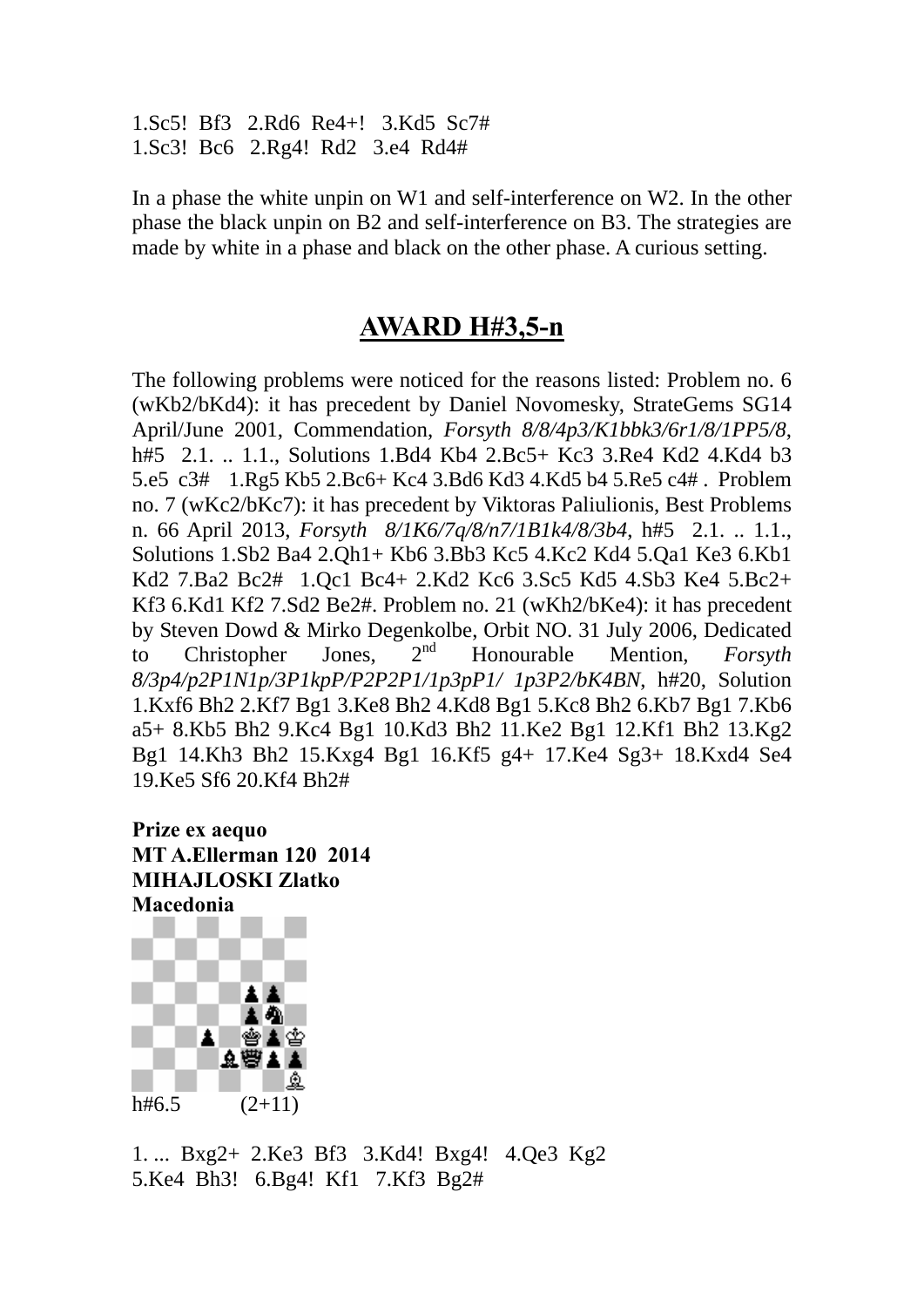wB/bK Rundlaufs. White and black Umnov. White minimal. Very interesting strategy put together with a skilful combination of motifs. A beautiful problem!

**Prize ex aequo MT A.Ellerman 120 2014 PALIULIONIS Viktoras Lithuania**



1. ... Se3 2.Qf2 Sc2 3.Re4 Kb2 4.Kg5 Kc3 5.Kf4 Sb4 6.Ke3 Sd5# 1. ... Sxb4 2.Kg5 Sf3+ 3.Kf4 Sd4 4.Ke3 Sxc2+ 5.Kd2 Se3 6.Kc1 Sb3#

Theme Chumakov. Immediate Umnov B1/W2 and delayed B2/W5. Rundlauf by wS. Ideal mates. The best miniature of this section. Brilliant!

**Honourable Mention MT A.Ellerman 120 2014 Jonsson Christer Sweden**